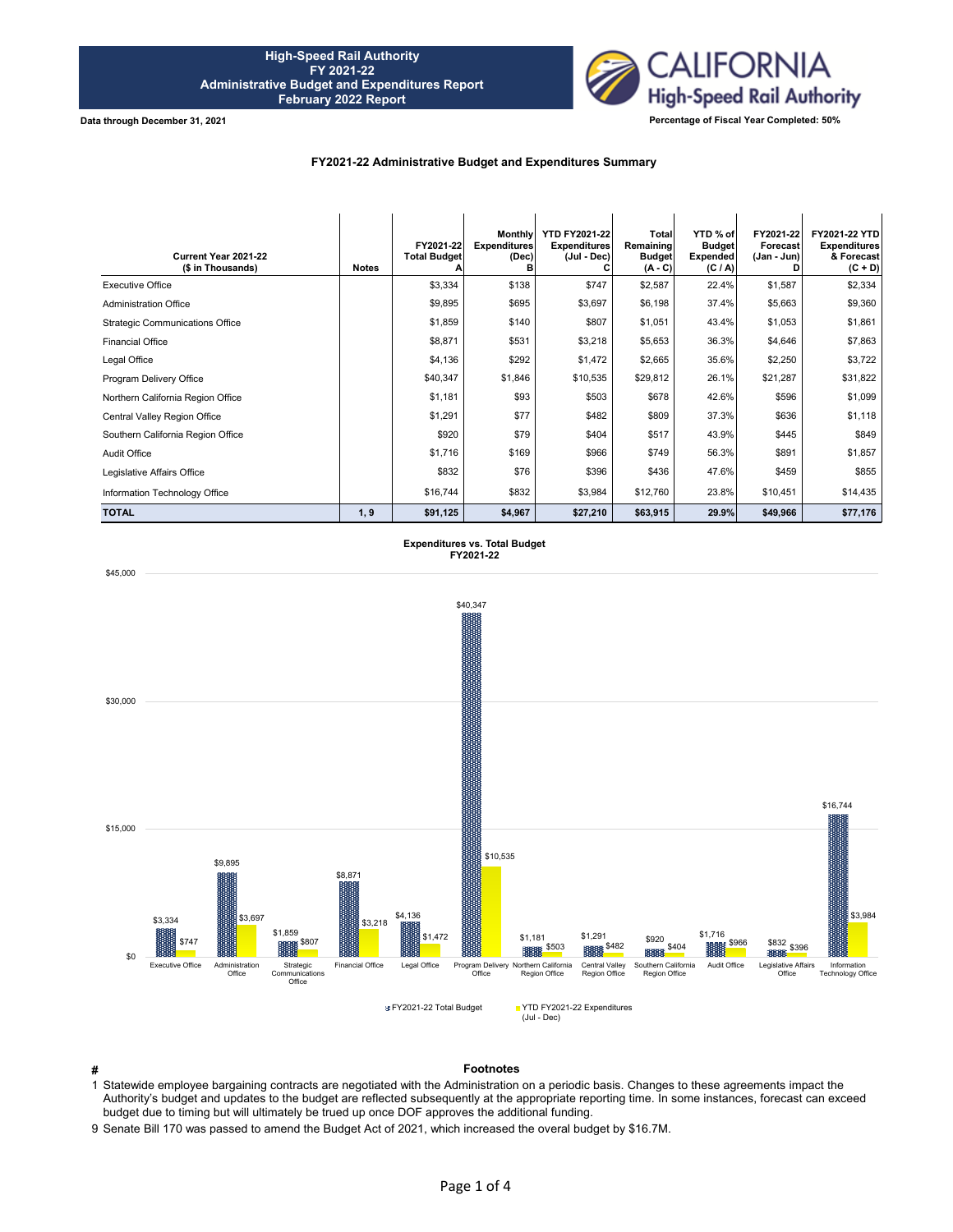

## **FY2021-22 Administrative Budget Expenditures Summary by Line Item Detail**

| <b>Description</b>                                      | <b>Notes</b> | FY2021-22<br><b>Total</b><br><b>Budget</b> | <b>Monthly</b><br><b>Expenditures</b><br>(Dec) | <b>YTD</b><br><b>Expenditures</b><br>(Jul - Dec) | Total<br>Remaining<br><b>Budget</b> | FY2021-22<br>Forecast<br>(Jan - Jun) | <b>YTD</b><br><b>Expenditures</b><br>& Forecast |
|---------------------------------------------------------|--------------|--------------------------------------------|------------------------------------------------|--------------------------------------------------|-------------------------------------|--------------------------------------|-------------------------------------------------|
| Salaries and Wages                                      |              | \$45,711,085                               | \$2,913,480                                    | \$16,738,649                                     | \$28,972,436                        | \$20,609,153                         | \$37,347,802                                    |
| <b>Benefits</b>                                         | 1            | \$23,528,051                               | \$1,339,117                                    | \$7,844,848                                      | \$15,683,203                        | \$10,097,559                         | \$17,942,407                                    |
| <b>TOTAL PERSONAL SERVICES</b>                          | 5            | \$69,239,136                               | \$4,252,597                                    | \$24,583,497                                     | \$44,655,639                        | \$30,706,712                         | \$55,290,209                                    |
| <b>General Expense</b>                                  |              | \$847,703                                  | \$12,379                                       | \$44,541                                         | \$803,163                           | \$803,163                            | \$847,703                                       |
| <b>Board Costs</b>                                      |              | \$126,745                                  | \$4,159                                        | \$7,913                                          | \$118,832                           | \$118,832                            | \$126,745                                       |
| Printing                                                |              | \$305,000                                  | \$0                                            | \$0                                              | \$305,000                           | \$305,000                            | \$305,000                                       |
| Communications                                          |              | \$751,291                                  | \$28,627                                       | \$183,091                                        | \$568,200                           | \$568,200                            | \$751,291                                       |
| Postage                                                 |              | \$35,000                                   | \$0                                            | \$0                                              | \$35,000                            | \$35,000                             | \$35,000                                        |
| Travel, In-State                                        |              | \$874,540                                  | \$9,248                                        | \$42,678                                         | \$831,862                           | \$831,862                            | \$874,540                                       |
| Travel, Out-Of-State                                    |              | \$32,200                                   | \$4,874                                        | \$4,874                                          | \$27,326                            | \$27,326                             | \$32,200                                        |
| Training                                                |              | \$537,170                                  | \$22,327                                       | \$31,300                                         | \$505,870                           | \$505,870                            | \$537,170                                       |
| Rent - Building and Grounds                             |              | \$3,726,724                                | \$180,966                                      | \$950,556                                        | \$2,776,169                         | \$2,776,169                          | \$3,726,724                                     |
| Consulting and Professional Services: Interdepartmental |              | \$3,542,375                                | \$147,932                                      | \$400.793                                        | \$3,141,581                         | \$3,141,581                          | \$3,542,375                                     |
| Consulting and Professional Services: External          | 5            | \$6,437,193                                | \$38,196                                       | \$303,112                                        | \$6,134,081                         | \$6,134,081                          | \$6,437,193                                     |
| <b>Consolidated Data Centers</b>                        |              | \$1,963,365                                | \$120,538                                      | \$259,756                                        | \$1,703,609                         | \$1,703,609                          | \$1,963,365                                     |
| Information Technology                                  |              | \$2,706,558                                | \$144,967                                      | \$398,037                                        | \$2,308,521                         | \$2,308,521                          | \$2,706,558                                     |
| TOTAL OPERATING EXP AND EQUIP                           |              | \$21.885.864                               | \$714,213                                      | \$2,626,651                                      | \$19,259,214                        | \$19,259,214                         | \$21,885,864                                    |
| <b>TOTALS</b>                                           | 9            | \$91,125,000                               | \$4,966,811                                    | \$27,210,147                                     | \$63.914.853                        | \$49,965,926                         | \$77,176,073                                    |

| Percentage | Category                                                     |
|------------|--------------------------------------------------------------|
| 35.5%      | Percentage of Personal Services Budget Expended              |
| 12.0%      | Percentage of Operating Expenses & Equipment Budget Expended |
| 29.9%      | Percentage of Total Budget Expended                          |
| 50.0%      | Percentage of Fiscal Year Completed                          |
|            |                                                              |

## **# Footnotes**

1 Statewide employee bargaining contracts are negotiated with the Administration on a periodic basis. Changes to these agreements impact the Authority's budget and updates to the budget are reflected subsequently at the appropriate reporting time. In some instances, forecast can exceed budget due to timing but will ultimately be trued up once DOF approves the additional funding.

5 In Dec-21, a Transfer of Budget Allotment (TBA) was completed to accommodate salaries and operating expenditures. This budget shift results in a net-zero impact to the overall Administrative Budget.

9 Senate Bill 170 was passed to amend the Budget Act of 2021, which increased the overal budget by \$16.7M.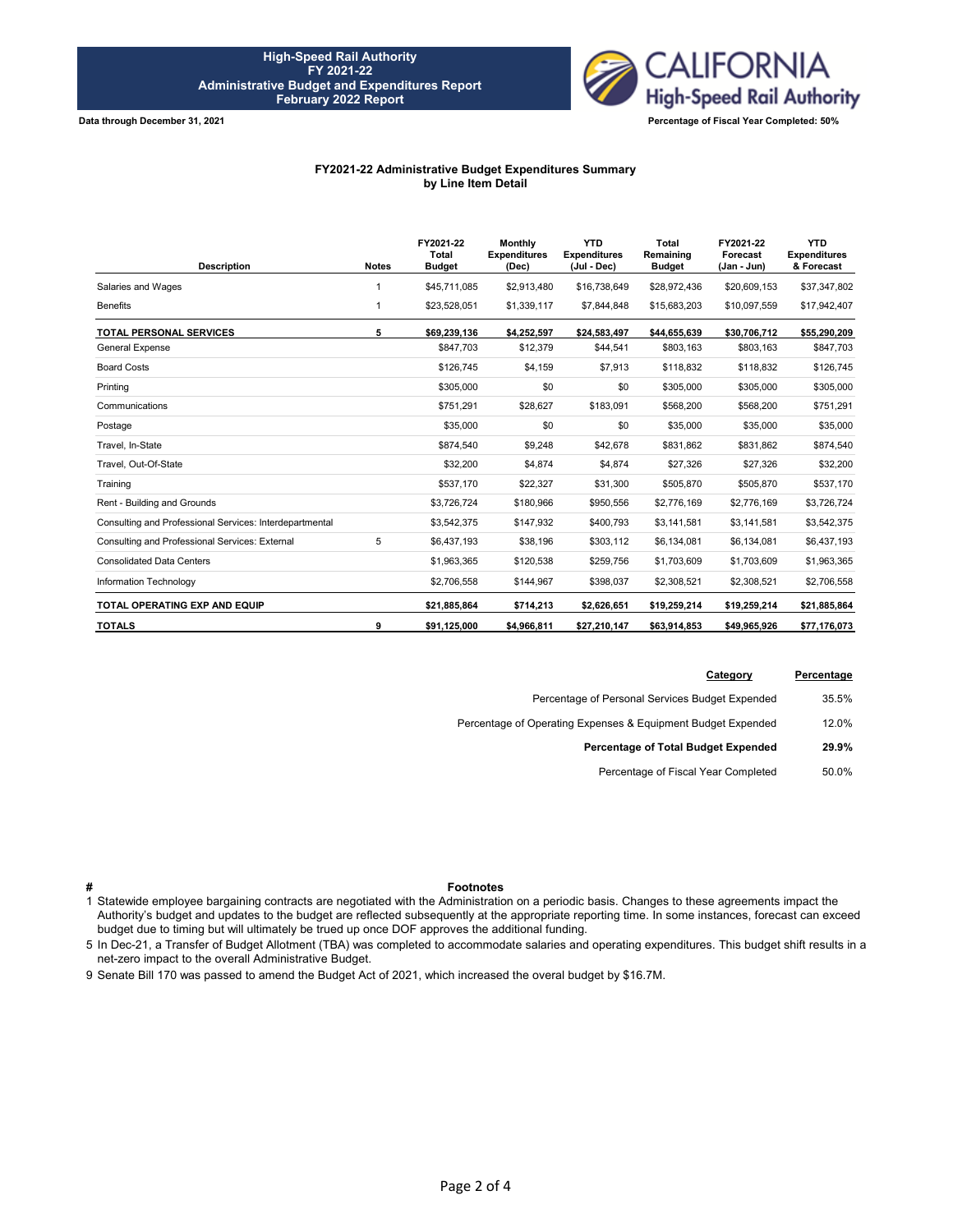

## **FY2021-22 Position Summary All Offices**

| All Offices                            | <b>Notes</b> | Total<br><b>Authorized</b><br><b>Positions</b> | <b>Total</b><br><b>Filled</b><br><b>Positions</b> | <b>Total</b><br>Vacant<br><b>Positions</b> | <b>Prior Month</b><br>Vacant<br><b>Positions</b> | Total<br>Vacancy<br>Rate | <b>Prior Month</b><br>Vacancy<br>Rate |
|----------------------------------------|--------------|------------------------------------------------|---------------------------------------------------|--------------------------------------------|--------------------------------------------------|--------------------------|---------------------------------------|
| <b>Executive Office</b>                |              | 11.0                                           | 6.0                                               | 5.0                                        | 5.0                                              | 45.5%                    | 45.5%                                 |
| <b>Administration Office</b>           | 10           | 46.0                                           | 39.0                                              | 7.0                                        | 5.0                                              | 15.2%                    | 10.9%                                 |
| <b>Strategic Communications Office</b> |              | 10.0                                           | 9.0                                               | 1.0                                        | 1.0                                              | 10.0%                    | 10.0%                                 |
| <b>Financial Office</b>                | 10           | 60.0                                           | 46.0                                              | 14.0                                       | 14.0                                             | 23.3%                    | 23.3%                                 |
| Legal Office                           | 10           | 13.0                                           | 10.0                                              | 3.0                                        | 3.0                                              | 23.1%                    | 23.1%                                 |
| Program Delivery Office                | 10           | 180.0                                          | 109.0                                             | 71.0                                       | 71.0                                             | 39.4%                    | 39.4%                                 |
| Northern California Region Office      |              | 8.0                                            | 6.0                                               | 2.0                                        | 1.0                                              | 25.0%                    | 12.5%                                 |
| Central Valley Region Office           |              | 9.0                                            | 5.0                                               | 4.0                                        | 4.0                                              | 44.4%                    | 44.4%                                 |
| Southern California Region Office      |              | 6.0                                            | 6.0                                               | 0.0                                        | 1.0                                              | $0.0\%$                  | 16.7%                                 |
| Audit Office                           |              | 13.0                                           | 13.0                                              | 0.0                                        | 1.0                                              | $0.0\%$                  | 7.7%                                  |
| Legislative Affairs Office             |              | 4.0                                            | 4.0                                               | 0.0                                        | 0.0                                              | $0.0\%$                  | $0.0\%$                               |
| Information Technology Office          | 10           | 69.0                                           | 39.0                                              | 30.0                                       | 28.0                                             | 43.5%                    | 40.6%                                 |
| <b>Total</b>                           | 1, 7         | 429.0                                          | 292.0                                             | 137.0                                      | 134.0                                            | 31.9%                    | 31.2%                                 |



1 Statewide employee bargaining contracts are negotiated with the Administration on a periodic basis. Changes to these agreements impact the Authority's budget and updates to the budget are reflected subsequently at the appropriate reporting time. In some instances, forecast can exceed budget due to timing but will ultimately be trued up once DOF approves the additional funding.

7 This report reflects State employees only.

10 Senate Bill 170 was passed to amend the Budget Act of 2021, in which the Authority received 73 new state positions. The additional positions have been allocated to the following Office's: Program Delivery (39), Information Technology (25), Financial (5), Legal (3), and Administration (1).